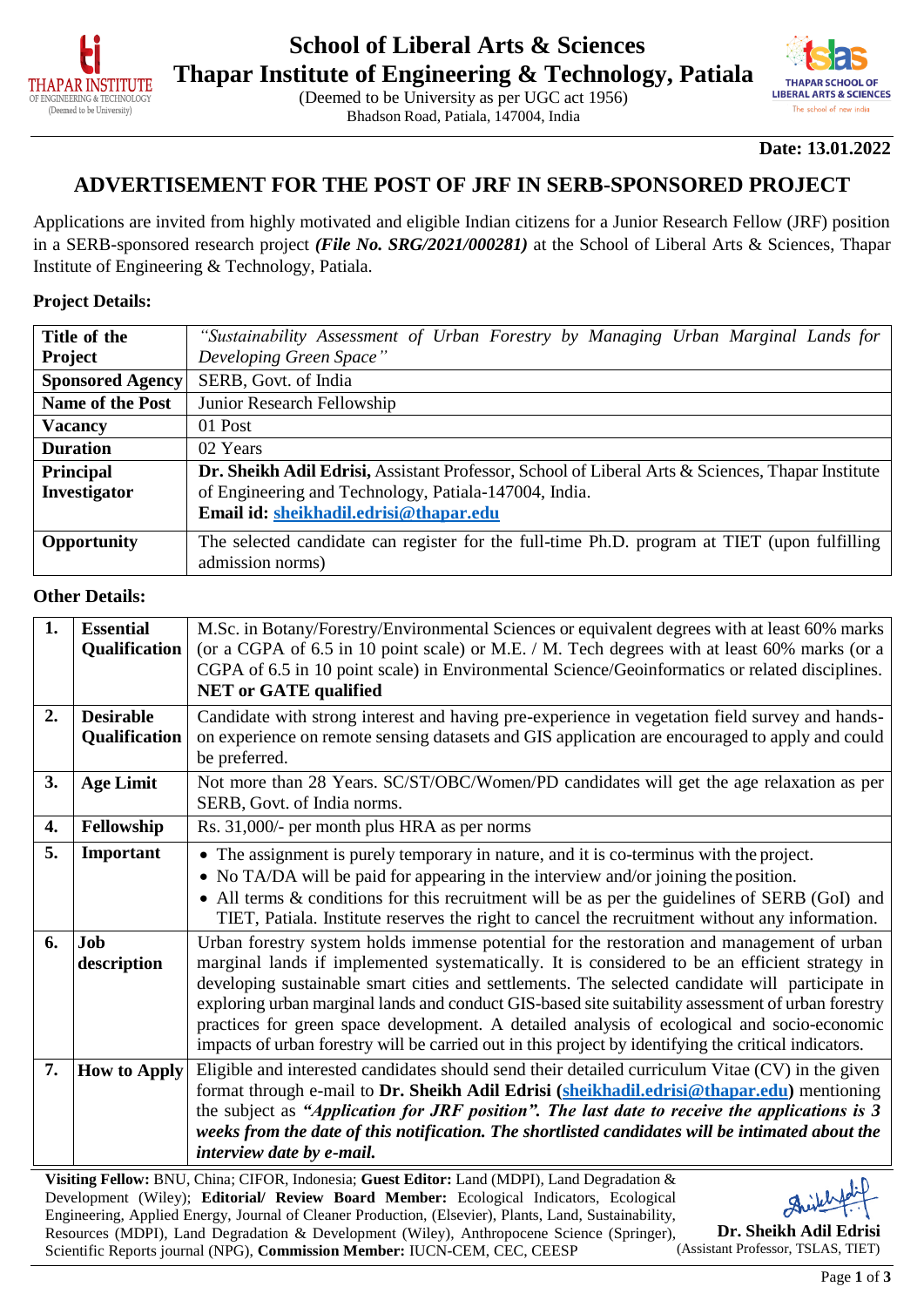



## **Application Form for Junior Research Fellow (JRF) in SERB-Sponsored Project**

**Project Title:** "Sustainability Assessment of Urban Forestry by Managing Urban Marginal Lands for Developing Green Space"

| 1.  | Name:                                                                                                                                                                                                   |  |  |                    |            |            |                                       |                             |           |              |                             |
|-----|---------------------------------------------------------------------------------------------------------------------------------------------------------------------------------------------------------|--|--|--------------------|------------|------------|---------------------------------------|-----------------------------|-----------|--------------|-----------------------------|
| 2.  | <b>Male/Female:</b>                                                                                                                                                                                     |  |  |                    |            |            |                                       |                             |           |              | Affix recent                |
| 3.  | <b>Father/Spouse's Name:</b>                                                                                                                                                                            |  |  |                    |            |            |                                       |                             |           |              | passport size<br>photograph |
| 4.  | <b>Mother's Name:</b>                                                                                                                                                                                   |  |  |                    |            |            |                                       |                             |           |              |                             |
| 5.  | <b>Address:</b>                                                                                                                                                                                         |  |  |                    |            |            |                                       |                             |           |              |                             |
|     | a) Communication address:                                                                                                                                                                               |  |  |                    |            |            |                                       |                             |           |              |                             |
|     | b) Permanent address:                                                                                                                                                                                   |  |  |                    |            |            |                                       |                             |           |              |                             |
| 6.  | Email id:                                                                                                                                                                                               |  |  | 7. Phone No:       |            |            |                                       |                             |           |              |                             |
| 8.  | Date of birth:                                                                                                                                                                                          |  |  | 9. Marital status: |            |            |                                       |                             |           |              |                             |
| 10. | <b>Nationality:</b>                                                                                                                                                                                     |  |  |                    |            |            | 11. Caste category (OP/SC/ST/OBC/PH): |                             |           |              |                             |
| 12. | Details of Universities/Institutions attended (from 10 <sup>th</sup> Standard onwards) (Self-attested copies of<br>certificates and mark sheets/grade cards must be presented at the time of interview) |  |  |                    |            |            |                                       |                             |           |              |                             |
|     | <b>Degree</b><br><b>University/College/Board</b>                                                                                                                                                        |  |  | Year               |            | Subject(s) |                                       | % Marks/<br><b>CGPA/CPI</b> |           | <b>Class</b> |                             |
|     |                                                                                                                                                                                                         |  |  |                    |            |            |                                       |                             |           |              |                             |
|     |                                                                                                                                                                                                         |  |  |                    |            |            |                                       |                             |           |              |                             |
|     |                                                                                                                                                                                                         |  |  |                    |            |            |                                       |                             |           |              |                             |
|     |                                                                                                                                                                                                         |  |  |                    |            |            |                                       |                             |           |              |                             |
|     |                                                                                                                                                                                                         |  |  |                    |            |            |                                       |                             |           |              |                             |
|     |                                                                                                                                                                                                         |  |  |                    |            |            |                                       |                             |           |              |                             |
|     |                                                                                                                                                                                                         |  |  |                    |            |            |                                       |                             |           |              |                             |
|     |                                                                                                                                                                                                         |  |  |                    |            |            |                                       |                             |           |              |                             |
|     |                                                                                                                                                                                                         |  |  |                    |            |            |                                       |                             |           |              |                             |
| 13. | <b>Professional Qualifying Examination Passed:</b><br>GATE/NET/Equivalent: (Attested copy of certificate must be attached with the application)                                                         |  |  |                    |            |            |                                       |                             |           |              |                             |
|     | <b>Rank /Marks</b><br><b>Name of Examination</b><br><b>Subject</b>                                                                                                                                      |  |  |                    | Qualifying |            | Valid upto                            |                             |           |              |                             |
|     |                                                                                                                                                                                                         |  |  |                    |            |            | /Score/Percentile                     |                             | date/year |              |                             |
|     |                                                                                                                                                                                                         |  |  |                    |            |            |                                       |                             |           |              |                             |
|     |                                                                                                                                                                                                         |  |  |                    |            |            |                                       |                             |           |              |                             |